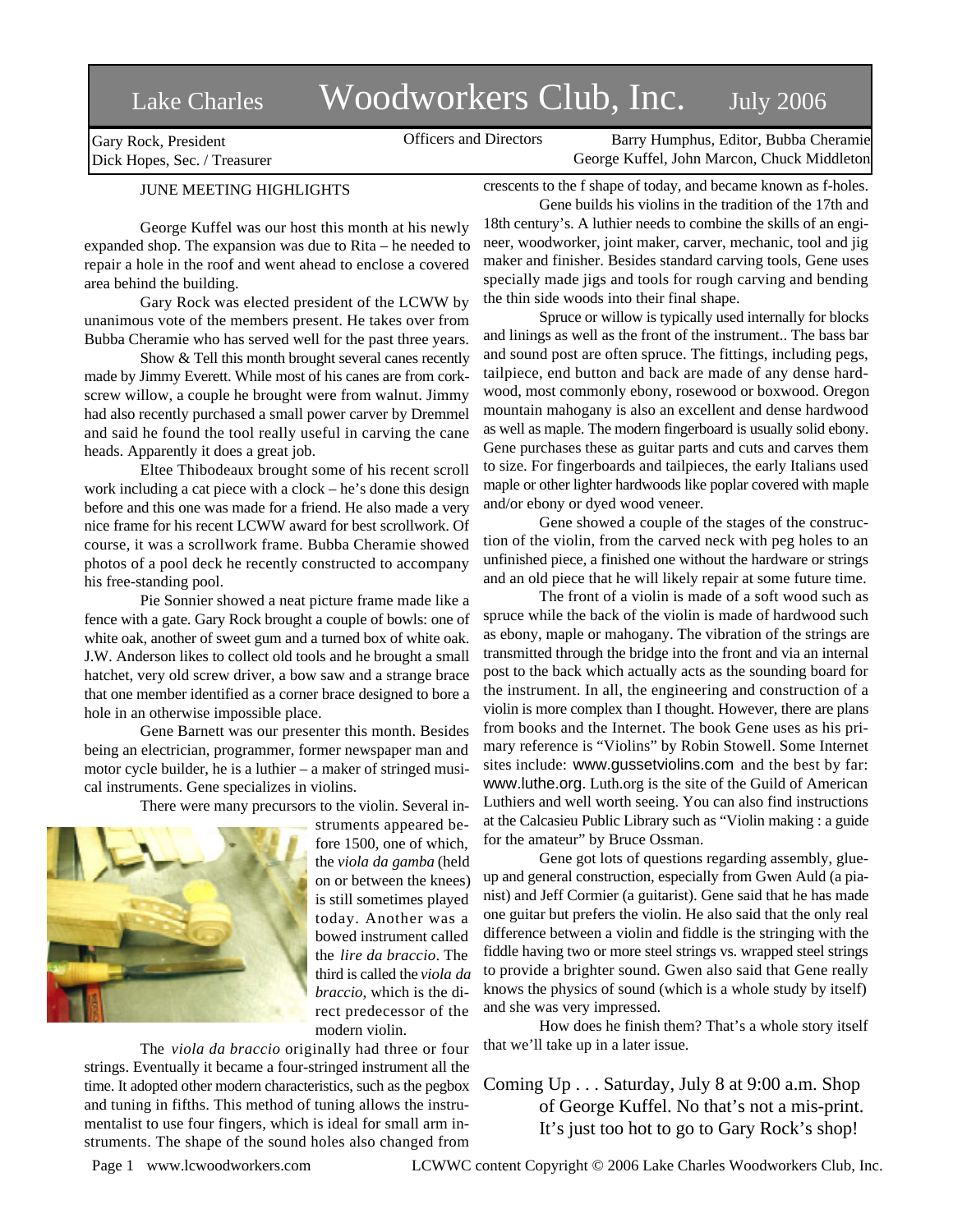### THE LONG AND SHORT OF VARNISHES

All varnishes have one thing in common: The backbone of the finish molecule is vegetable oil. Varnishes are made by chemically combining a modifying resin with a vegetable oil to produce a finish molecule that is liquid when applied to the wood surface but solid after it cures to a film in a short period of time. Linseed oil and soybean oil are the most common vegetable oils used in the manufacture of furniture-grade varnish resins. Tung oil is also used, but because it is relatively expensive, you find it only in wipe-on varnish mixes and traditional exterior varnishes. The type of oil used in a varnish resin has little effect on the finish properties but the amount of oil does.

The ratio of oil to modifying resin – known as oil length – determines the flexibility of the dried film, curing or drying time and application method. Varnish resins containing 75% or more oil are called very long-oil varnishes, and they're typically used for wipe-on finishes such as the so-called Danish oil finishes (Watco Oil). Very long-oil varnishes dry slowly, have great wood penetration and are extremely flexible when cured; but the dried finish film is very soft, has poor abrasion resistance and damages easily. But because they are wipe-on and have great penetration, a damaged surface is very easy to repair – just wipe on a bit more over the abraded area and let dry. These varnishes perform adequately, provided that no detectable finish film is left on the surface of the wood.

Long-oil varnishes are 60% to 75% oil and are primarily used in the manufacture of oil-based paint but recently have been introduced to the wood-finishing arena as fast-dry wipeon finishes. Long-oil varnishes do dry faster than traditional Danish oil finishes. However, they share many of the same problems that plague their very long-oil brethren.

Medium-oil varnishes contain 45% to 60% oil and form the basis of all brush-on varnishes used in wood finishing. They have reasonably short drying times, good abrasion and stain resistance, penetrate the wood to accentuate its beauty and form a hard but flexible protective surface film. Best of all, medium-oil varnishes can be applied by the three most commonly used methods: wiping, spraying or brushing. These are the most common polyurethne finish products on the market.

Short-oil varnishes are less than 45% oil and typically require heat to cure, so they are not used for finishing wood. Short-oil varnish resins are used to make the paint for refrigerators, stoves and metal office furniture.

Modifying resins vary in strength. The modifying resin used in a varnish will determine how well the dried finish film holds up when it is exposed to moisture, ultraviolet (UV) light and general wear and tear. Alkyd varnishes, a term coined in the 1930s to describe an important class of polyesters, traditionally use phthalic anhydride as the modifying resin. Typical alkyd varnishes have good flexibility, very good abrasion resistance, great adhesion, moderate moisture resistance but take a relatively long time to dry and cure (8 to 10 hours to dry to the touch and 16 to 20 hours to re-coat). Alkyd varnishes targeted for furniture making are difficult to find these days, but they remain a mainstay of hardwood floor finishing. That is the main reason it takes so long for a flooring finisher to leave.

Replacing some or all of the phthalic anhydride with toluene diisocyanate yields standard polyurethane varnish which we all have something of a love-hate relationship. This modification makes polyurethane decrease the drying and curing times to more tolerable levels and increases the moisture resistance of the finish film, but also sacrifices its UV resistance.

Fast-dry varnish, also called VT varnish, uses styrene or vinyl toluene as the modifying resin to produce a product with remarkably fast drying times. Properly formulated VT varnishes will dry and cure almost as quickly as nitrocellulose lacquer – dry to the touch in 30 minutes and cure to re-coat in less than two hours. However, fast-dry varnishes have slightly less protective properties than standard alkyd varnishes. Still, they are suitable for most production furniture applications. But you should not use them for heavily used kitchen or diningroom tabletops as they are not durable for this application and difficult to apply.

You can create your own fast-dry varnish using standard polyurethane. Mix equal parts of polyurethane, paint thinner (or turpentine) and boiled linseed oil. The trick is to add a few drops of a metallic dryer such as Japan Dryer. The other trick is to use two or more coats. As it dries quickly (2-3 hours), this is easy to do and you'll have a great hard finish. If you want an even faster drying finish, use naphtha instead of pint thinner or turpentine. If you use naphtha, remember that the finish will have a very short open time – so move fast. And of course, work in a well ventilated area. This is a finish George Kuffel and I used on a dinning room table three years ago for our beach house in hot, humid Galveston. It is still perfect.

Phenolic resins combined with tung oil produce a varnish with superior water resistance, good hardness, exceptional flexibility and good alkali, grease and UV resistance. It's called spar varnish. Unfortunately, the drying times are excruciatingly long, and spar varnish has a yellow color that only gets deeper as it ages. Still, spar varnish is the best choice for projects, such as outdoor furniture, that will be exposed to the elements. Again, you can create your own by using the above formula but substituting tung oil for boiled linseed oil with extra Japan dryer. But with this mixture, always do a test strip and note hard drying times before your final finish.

The extended drying time under humid conditions is the biggest problem I've experienced with oil-based varnishes. High humidity drastically prolongs the drying time of most varnishes. Anybody that has varnished during a summer in South "wet" Louisiana knows just what I'm talking about. Avoid varnishing on those dripping-wet days, if possible; if not, use a dehumidifier (or air conditioner) run in your shop for several hours beforehand. If you can do neither of these, try the three part mix above with twice as much Japan drier per quart.

Also, old varnish dries more slowly than fresh varnish. This too has to do with the metallic driers that gradually lose their catalytic powers as the varnish ages. The best way to avoid the problem is to make sure you always use only fresh varnish. You should not use varnish that is more than one year old. You may waste a few dollars, but you'll save a mint in frustration. *From Fine Woodworking by Chris Minick, edited by Barry Humphus.*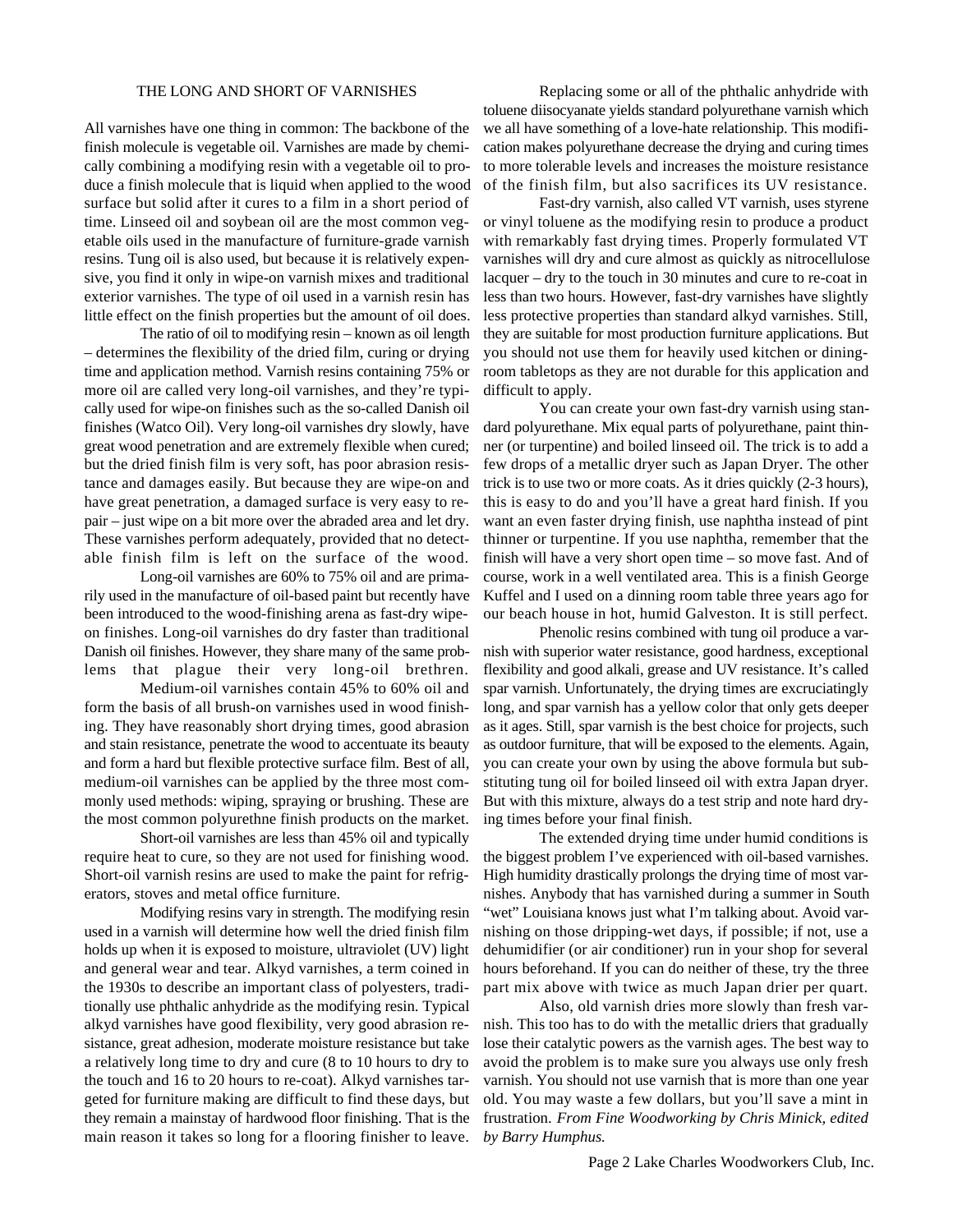#### LATHE-BASED DISK SANDER

If you don't have a dedicated disk sander but do have a lathe, you've already got most of what you need to build a jig that will work very well as a first class disk sander. (Those of you who own a ShopSmith Mark IV or V already know how this works).

My solution to getting a disk sander without occupying more space in my small shop was to build a jig that allows me to use my lathe as a disk sander. The first order of business is to get a disk. While there are many sources, the most convenient is the Sears (part # 00929841000) 8 inch lathe faceplate that works well and is only \$26.00. Be certain to get one that uses the same screw size as your head stock (most common is 1x8 TPI). While you're at Sears, get a can of spray-on adhesive and a variety pack of 8 inch sanding disks.

The alternative is to simply turn a disk of any size you want. You should use a dense material such as MDF. Solid wood and plywood tend to come apart under pressure from sanding and so they are unsafe for this application. In the center outside of the turned disk, cut a mortise wide enough to snugly fit a 1 x 8 nut and about 1/4" deep. Glue the nut into the mortise using epoxy — you need epoxy for its holding power in this application. Remove the disk from the lathe and screw the nut onto the drive screw of the lathe. Then re-round the disk to make certain that the nut is at the true center of the disk.

By the way, when turning MDF, always wear dust protection as the particles from MDF are very fine and the resin that holds it together is an irritant.

The jig consists of a flat surface (aluminum or steel will work but MDF is cheap, flat and easy to work – use 3/4" inch at least but 1 inch if you have it), a piece of 1 inch (OD) x 3-1/2 inch threaded water pipe, a floor flange to fit the pipe and some machine screws (plus nuts) adequately long enough to go through the MDF and flange and attach the flange.

Cut a piece of MDF 8 inches by 12 inches. On the



bottom side, center the floor flange and mark holes through the flange mount then drill appropriate holes for your screws. Countersink the holes on the top side to accommodate the heads of the screws. As an added feature, you could route two crossing channels on the top side of the MDF to accommodate guides for your work.

Assemble the water pipe

into the floor flange then center and screw the flange to the bottom of the MDF. Plop the water pipe into your tool rest support. Spray a generous coat of adhesive on to the disk and the sand paper and center the sand paper to the disk. Mount the disk and you have a variable speed disk sander.

I use this setup to square pen blanks and other items common to disk sander use. The lathe has a 3/4HP motor – more than enough and considerably higher than a standard disk sander. It was not only low cost and easy to construct but saves considerable space over a dedicated disk sander unit. *Barry Humphus*.

#### QUARTERLY BOARD MEETING

The LCWW Board met on June 15 at the home of Gary Rock. Present were: Gary Rock, George Kuffel, Dick Trouth, Dick Hopes and Barry Humphus. John Marcon and Bubba Cheramie could not attend because of prior commitments.

The first order of business was to discuss how to raise additional funds for our operations. We have held the current annual fee to \$20 for several years and would like to maintain that level as long as possible. Other sources include advertising both in our Newsletter and website. Advertising on the website and in the Newsletter was approved in 2001 by the Board and we did have an advert on the website for one year.

It was recommended that we solicit area suppliers for both advertising space and donations for door prizes. For example Stines, Lowes and Home Depot offer gift cards. We could possible get one or more to donate \$10 gift cards that would be used as door prizes at meetings and in exchange, place a business card size advert in the Newsletter and on the website. Other suppliers such as Diamond Lumber, Builder's Sav-Mor, various hardware stores, etc. would be encouraged to purchase a direct advert that would appear in both places. The donors would receive a copy of the monthly Newsletter that they could post in their stores. We will need to set advert rates and details for this program.

Some organizations now offer emailed Newsletters. We can do this in lieu of mailing a paper newsletter to those that prefer this method of receiving it each month. It would be emailed the day that the newsletter is mailed. The current cost of printing and mailing amounts to about \$1.00 each. Emailing the letter to about 1/3 of the membership instead of mailing could save about \$200 per year in operational cost.

The Gulf Coast Woodturners club in Houston has a very interesting program that we could adopt. It is the Bring-Back Item program. The way it works is that one or more members brings an item that he or she built. We would give it away in a random drawing at a meeting. The winner has to replace it with an item he or she makes at two meetings hence or brings it back to be given away again. Participation would be optional. We would need to work out the details of this before it would be implemented.

From time to time we build and donate items to charitable organizations in our area, such as the Women's Shelter. They always are greatly appreciative of the efforts we have done in the past. We would like to organize a special meeting at Dick Trouth's shop to build many toys for the donation. This would probably occur in the August-September-October timeframe. Dick has several lathes, a bandsaw, power sanders, and spray paint equipment that can be used in the process.

Safety, Safety, Safety. We don't think about shop safety nearly enough and it was recommended that at least one or two meetings per year be dedicated to shop safety issues. We all make mistakes and it takes only a fraction of a second for those mistakes in a shop situation to become a serious matter.